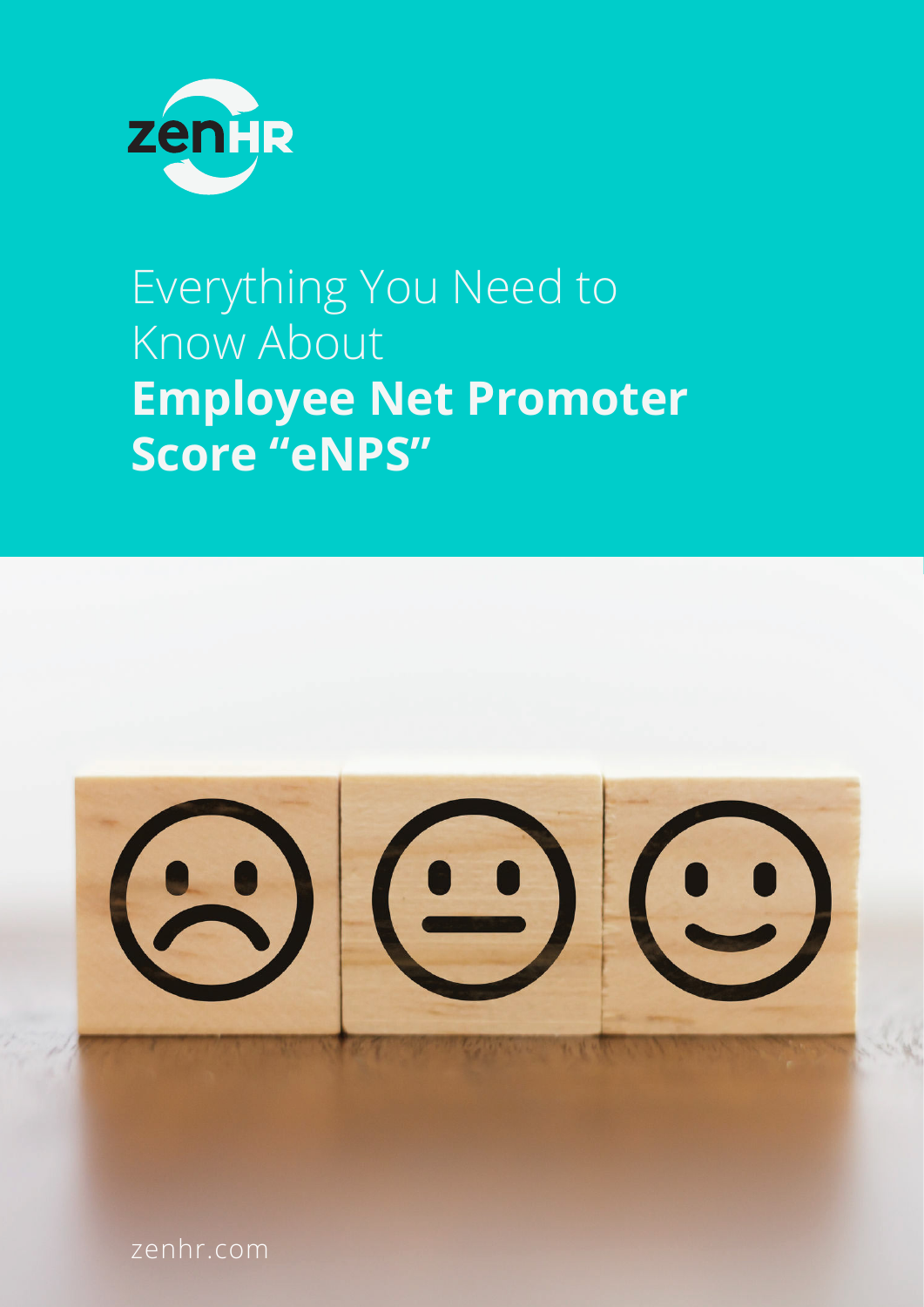Fred Reichhold.

### ما هو ?NPS

NPS

وهو اختصار وهو مقياس ولاء العملاء ورضاهم تم تطويره لأول مرة في عام 1993 من قبل بعد تجربة أنواع مختلفة من NPS الاستطلاعات والاستبيانات وإرسالها إلى آلاف العملاء في مختلف القطاعات، توصل وفريقه إلى استنتاج مفاده أن سؤالًا محددًا برز باعتباره الأكثر ارتباطًا .بسلوك الشراء والإحالة للعملاء Reichhold

> **على مقياس من 0 إلى** ،**10** ما هي احتمالية ً أن تنصح صديقا باستخدام هذا المنتج؟

أصبح هذا السؤال هو أساس "مقياس ولاء العملاء " ويتم اعتماده الآن NPS على نطاق واسع من قبل الشركات لقياس ولاء عملائها ورضاهم .

### ما هو ?eNPS

يرمز eNPS إلى مقياس ولاء الموظفين، وهو مقياس يركز على الموظفين ً ا لأن الموظفون الراضون .NPS مبني على نفس أسس مقياس ولاء العملاء نظر والمخلصون والسعداء هم مفتاح نجاح أي عمل ولهم تأثير مباشر على رضا العملاء، يتم الآن NPS استخدام لقياس ولاء الموظفين من خلال eNPS . تمت ً أيضا من خلال سؤال بسيط موجه إلى الموظفين eNPS صياغة :

#### **The Ultimate eNPS Question is:**

On a scale of 0 - 10, how likely are you to recommend this company to a friend or family member as a place to work for?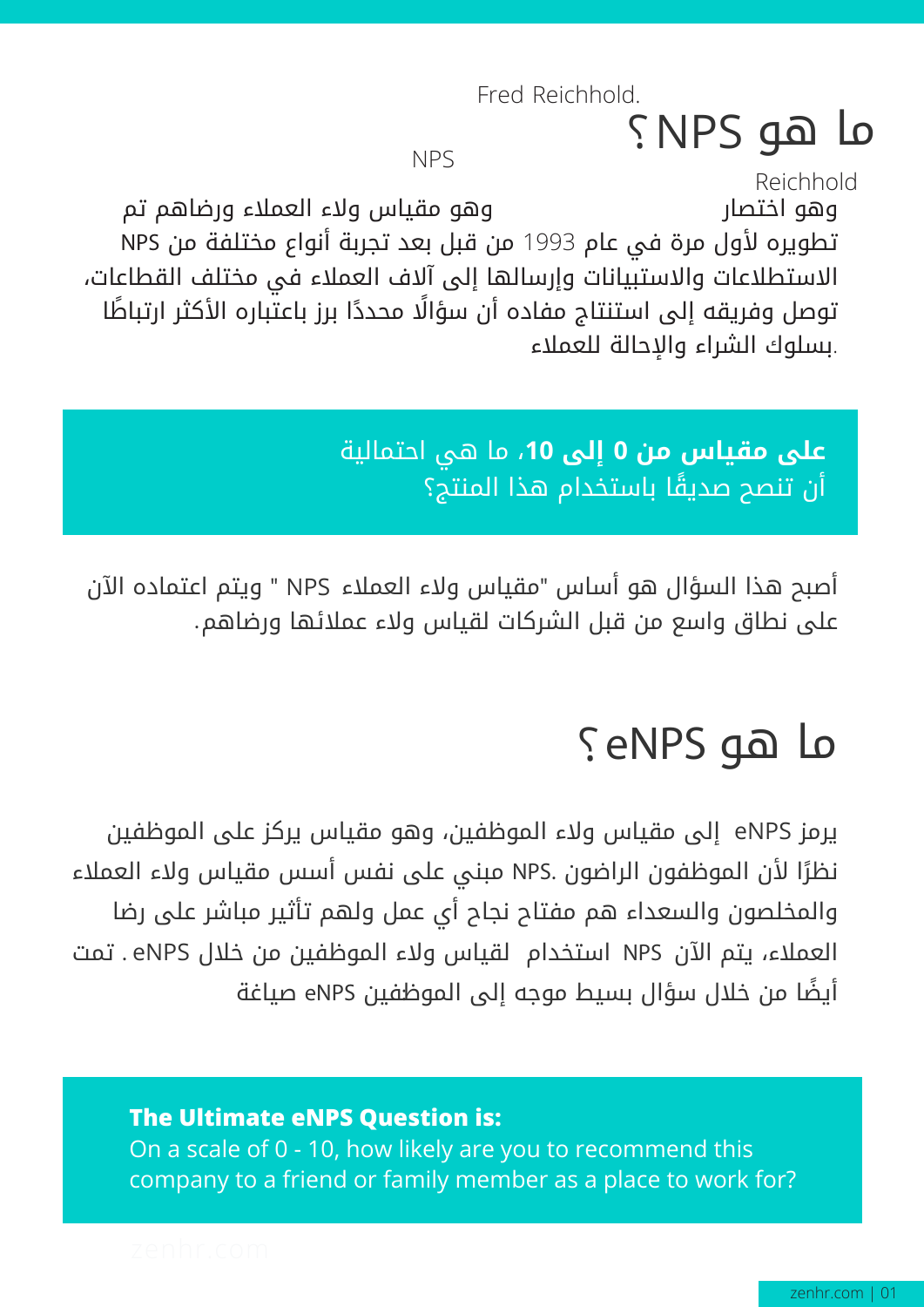# Measuring eNPS

Like the NPS, respondents - employees - respond to the question by choosing a number from 0 – 10, with 0 being not at all likely to recommend the company as a workplace, and 10 being extremely likely to recommend it. Employees are then divided into 3 main categories according to the score they give:



#### **PROMOTERS (9-10)**

Promoters, also known as ambassadors, are employees who give the company a rate of 9 or 10. They are loyal employees who are happy to work for the company, and they would recommend the company without hesitation and refer to it as an employer of choice.

#### **PASSIVES (7-8)**

Passives are employees who give the company a rate of 7 or 8. They are not necessarily unhappy about working at the company, but not loyal. In other words, passives are employees who are satisfied with working at the company but are at the same time receptive to competing offers from other companies. The passives do not impact the calculation of the eNPS.

#### **DETRACTORS (0-6)**

Detractors are employees who give the company a rate between 0 to 6. They are not satisfied with their job and the company they work for and might spread negative word of mouth about it. It is crucial to know the reason behind the dissatisfaction of these employees and to address their concerns to prevent employee churn & high turnover rates.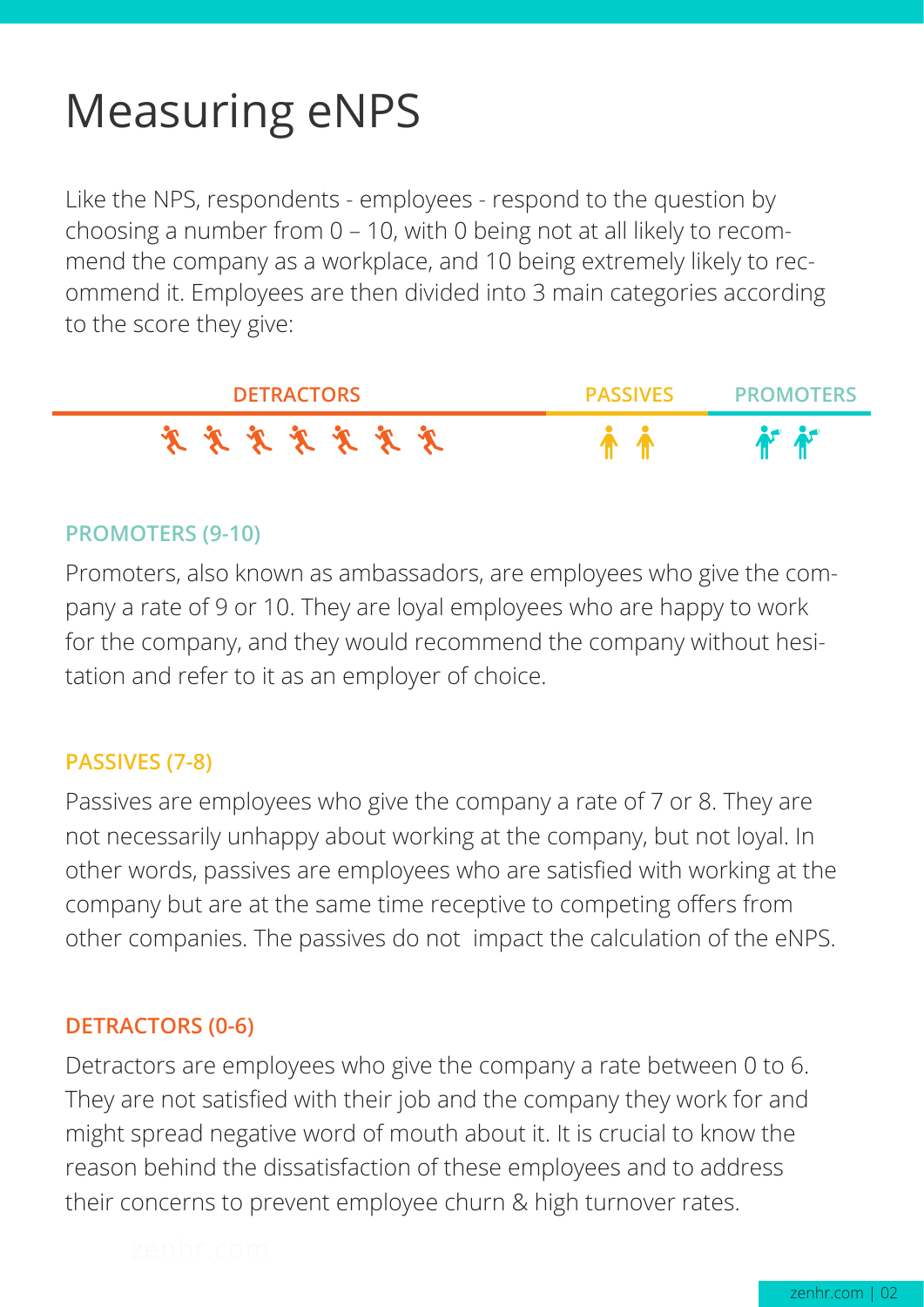# What is a Good eNPS?

eNPS is subject to many differences across different cultures and industries, therefore it is not recommended to look to other companies as a benchmark. However, companies should start with an initial score and work towards improving it from year to year. The eNPS result can range anywhere from -100 to 100. *Generally, this is how you should interpret your result:*



It's also important to note that an eNPS result is more likely to be much lower than a normal NPS score because employees tend to be harsher than customers when giving a score for the company they work for as they are very emotionally invested in their jobs.

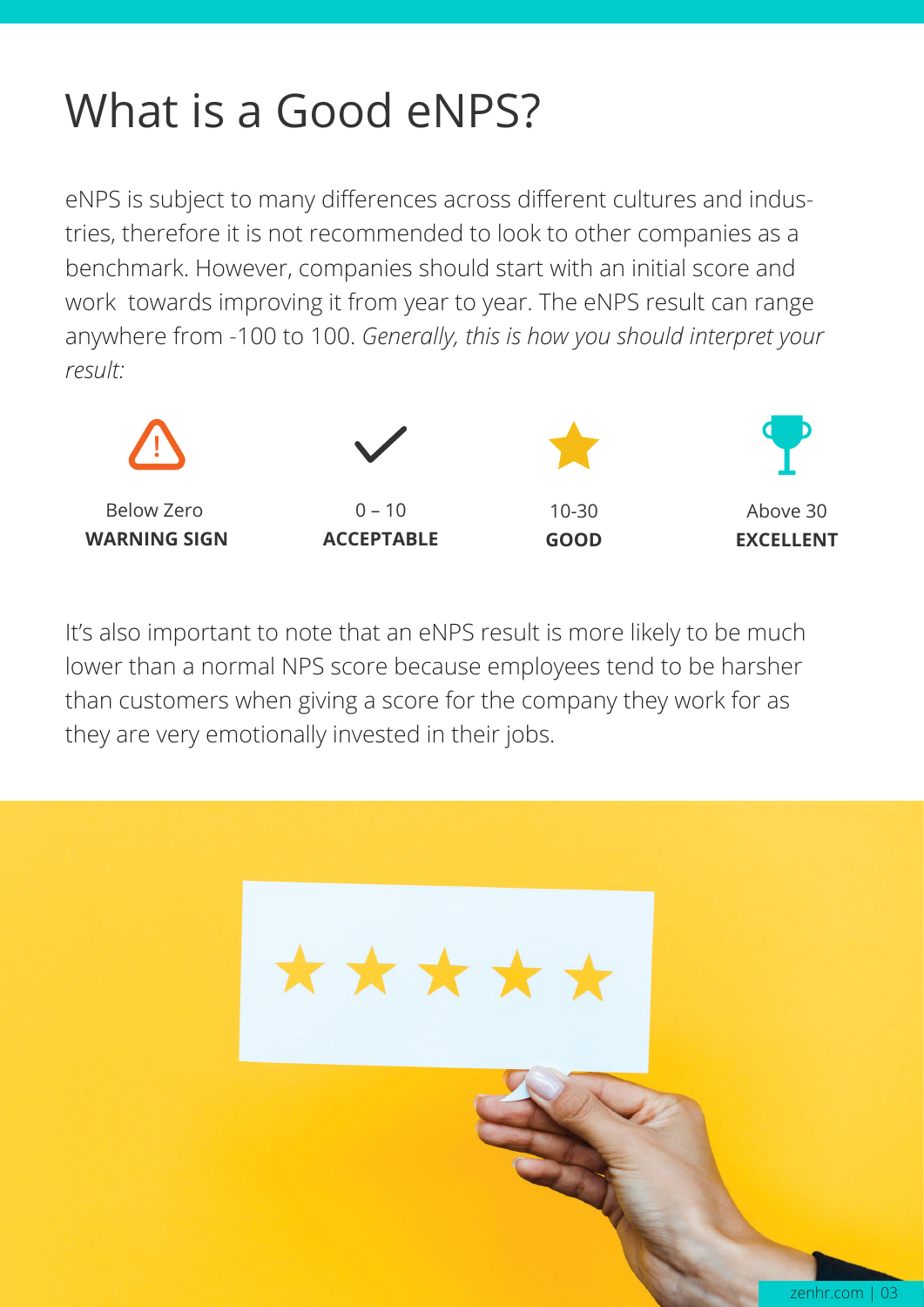### How to Calculate eNPS?



Employee Net Promoter Score is always shown as a whole number and never as a percentage. Hence your eNPS in this example is -40. *An eNPS of -40 clearly shows that the company needs to analyze the reasons behind this very low eNPS score.*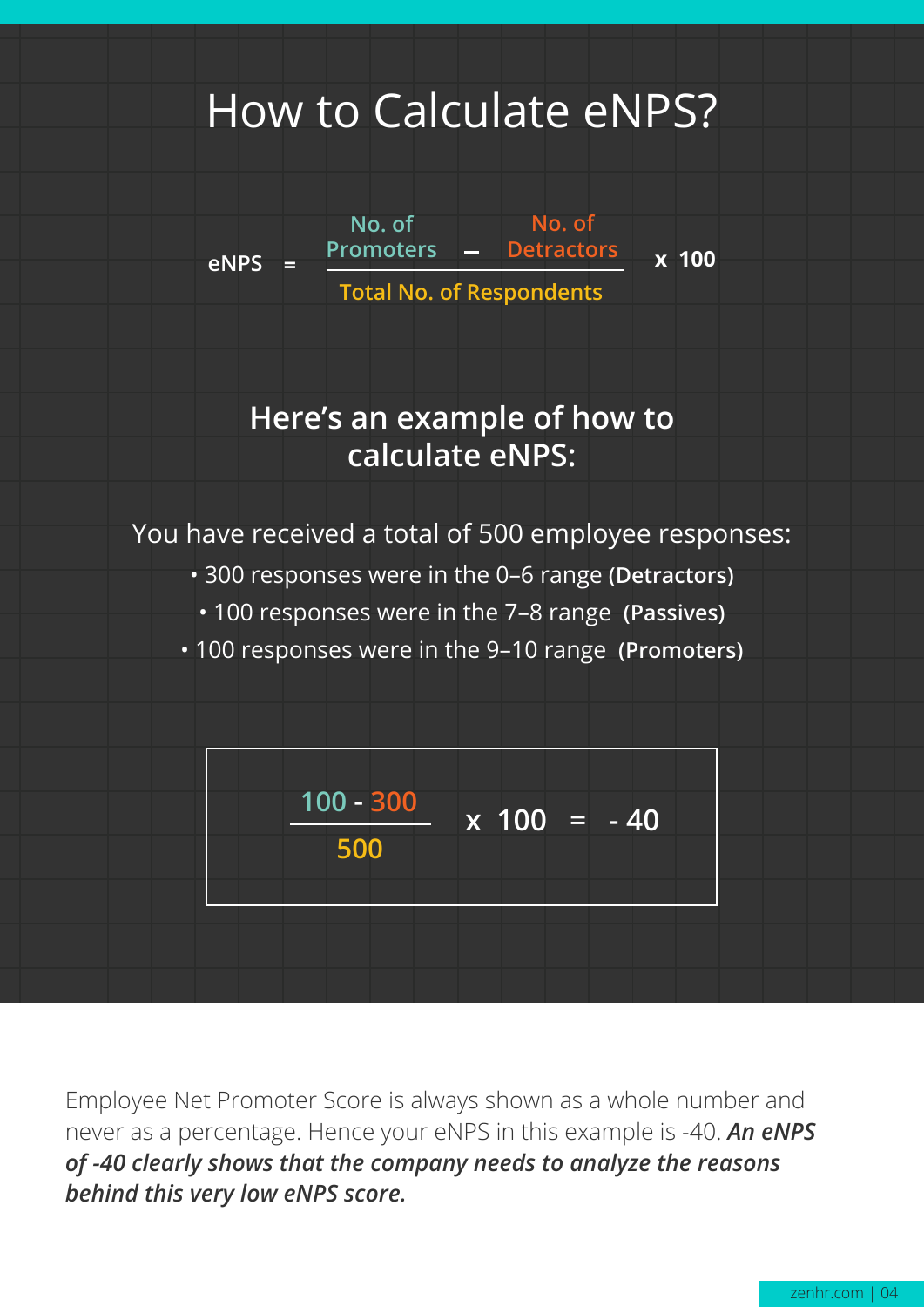# Tips for Using eNPS Effectively



**Anonymity** is a must!





**Automate** the process



**Go beyond eNPS** to assess your culture



Accompany your results with **actionable plans**



**Share your results** with all managers across the company



**Seek feedback** from your employees to improve your eNPS



Add an **open-ended "Why" question** to your eNPS survey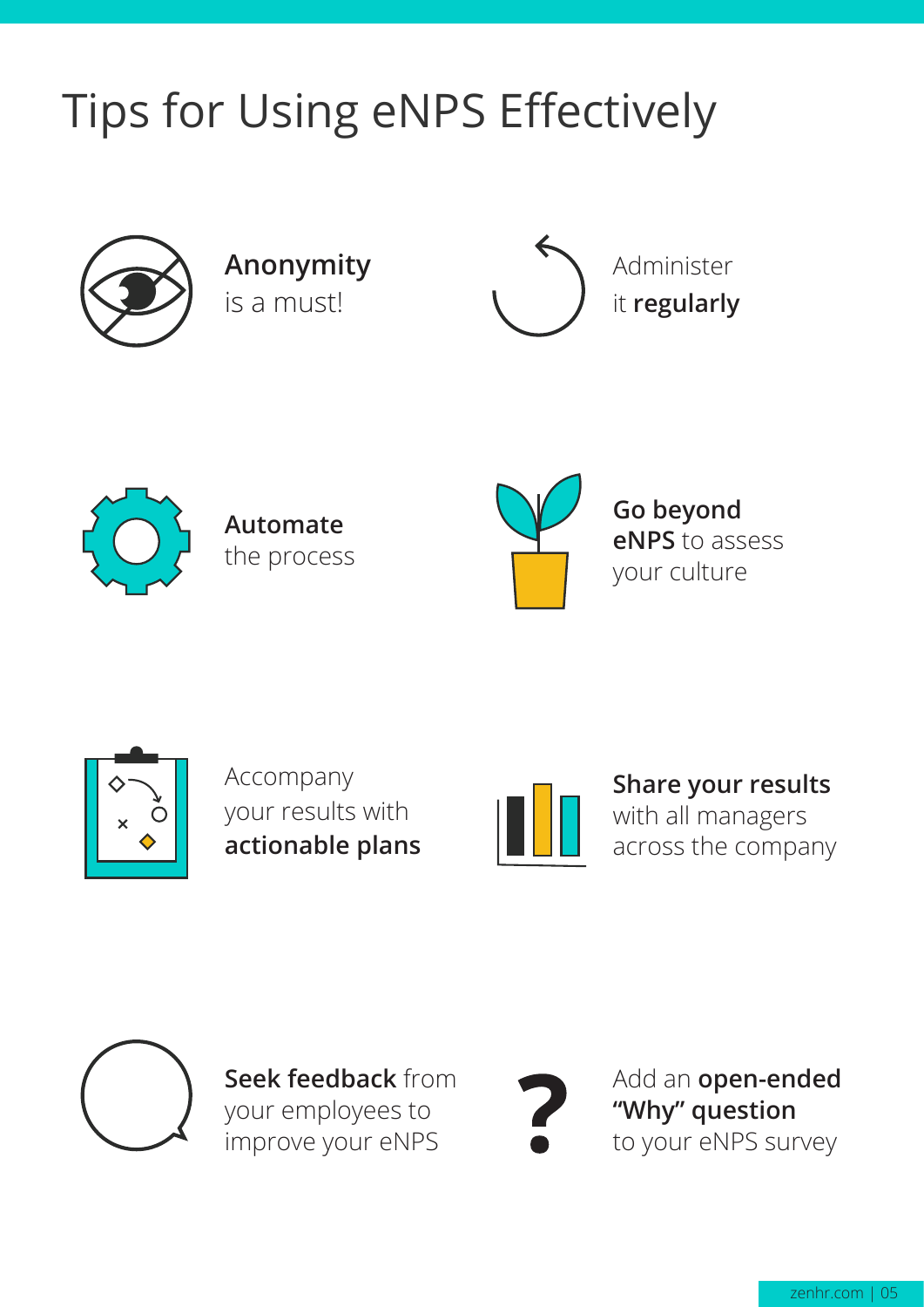# The Bottom Line

Employee Net Promoter Score is a *simple, cost-effective, and easily interpretable* metric for measuring employee happiness and loyalty. However, eNPS is not a sufficient metric to analyze your company culture and employee morale.

To get the very most out of eNPS, make sure to combine it with additional surveys throughout the year to be able to fully understand the concerns of your employees and what you can do to strengthen their loyalty and satisfaction, act on what the data tells you, and continuously monitor your progress.